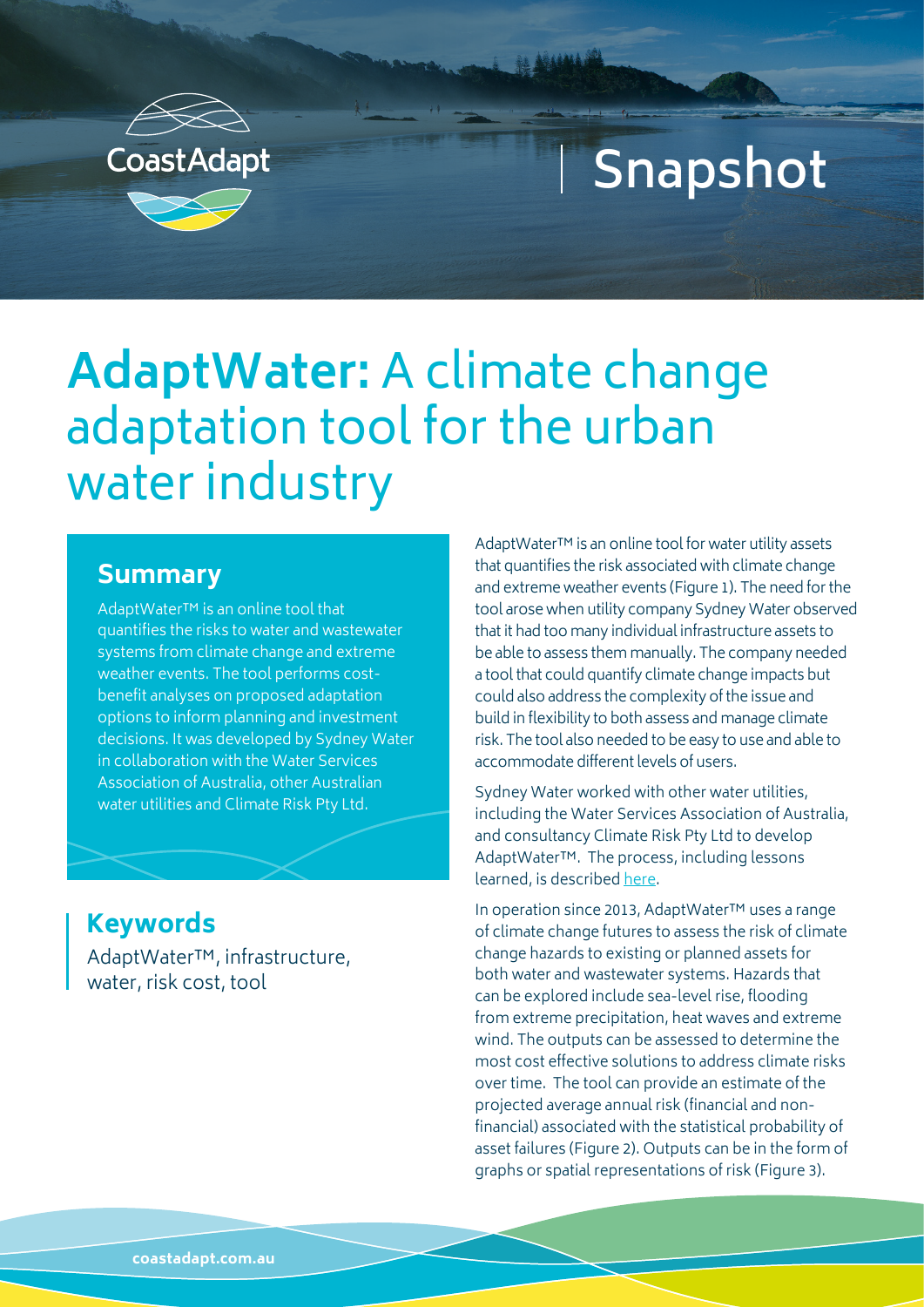

Figure 1: AdaptWater™ is an online tool for adaptation planning that was developed for the water industry and that has potential for other types of infrastructure. Source: © Climate Risk.



Figure 2: The outputs of AdaptWater<sup>™</sup> can help determine the most cost effective solutions to address climate risks over time. Source: © Climate Risk.